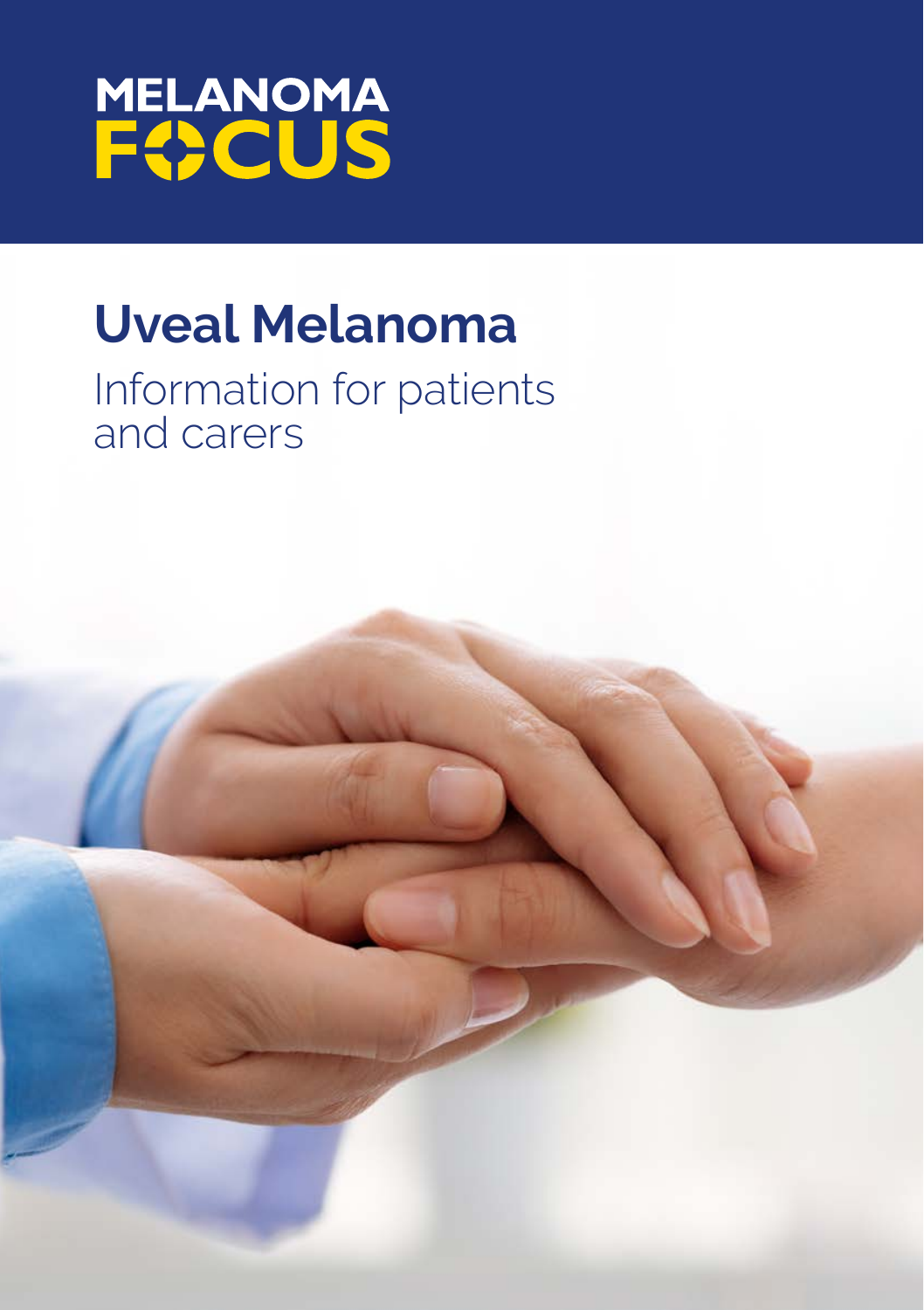# **Introduction**

The information in this leaflet relates specifically to melanomas of the eye. The leaflet summarises a guideline [melanomafocus.org/for-professionals/rare](https://melanomafocus.org/for-professionals/rare-melanoma-guidelines-and-consultations/uveal-melanoma-guidelines/)[melanoma-guidelines-and-consultations/](https://melanomafocus.org/for-professionals/rare-melanoma-guidelines-and-consultations/uveal-melanoma-guidelines/) [uveal-melanoma-guidelines/](https://melanomafocus.org/for-professionals/rare-melanoma-guidelines-and-consultations/uveal-melanoma-guidelines/) developed by experts in the field to advise cancer specialists who treat patients with this condition and is based upon the best evidence available. Skin (cutaneous) melanomas are not covered by this guideline. If you have been diagnosed with a skin melanoma, please refer to the NICE guideline [nice.org.uk/guidance/conditions-and](https://www.nice.org.uk/guidance/conditions-and-diseases/cancer/skin-cancer)[diseases/cancer/skin-cancer](https://www.nice.org.uk/guidance/conditions-and-diseases/cancer/skin-cancer). Melanoma Focus has produced extensive information on melanoma skin cancer.

The number of medical terms has been kept to a minimum in this leaflet. If you come across a term you don't understand, please see the definitions and abbreviations section at the end of this document or ask your consultant or nurse.

Melanoma Focus is most grateful to OcuMel UK for their donation towards the updated guidelines and corresponding patient information.

# **Uveal Melanoma**

# **What is it?**

Uveal melanoma (UM) is a cancer of the eye involving a tumour(s) of the iris, ciliary body or the choroid (known as the uvea). The tumours arise from the pigment cells in the eye called melanocytes.

These melanomas are different in many ways from skin melanomas. For example, the link between too much sun exposure and skin melanoma is strong, while there is no connection between sun exposure and most kinds of UM. Although UM is very rare with about 600-700 new cases in the year in the UK, there are other extremely rare melanomas of the eye and the umbrella term is ocular melanoma. Compare these numbers to melanoma skin cancer with about 17,000 new cases a year in the UK.

# **Eye Cancer: Melanoma of the Eye Eye Cancer: Melanoma of the Eye**



There are certain factors which make getting a UM more likely, these include being older, having lighter colour eyes and/or lighter skin. Very occasionally, there is a faulty gene inherited which may be linked to several types of cancer in the family. Because of these differences some treatments for skin melanomas may not be as effective for UM and the outlook, or prognosis (or natural history), for UMs may not be as good as for skin melanomas. The prognosis will be different depending on a number of factors which are discussed below. If you would like more information about your individual situation, you should discuss this with your clinical team.

# **What to expect from your care**

A specific specialist cancer team will look after you during your treatment. The guideline [melanomafocus.org/for-professionals/rare](https://melanomafocus.org/for-professionals/rare-melanoma-guidelines-and-consultations/uveal-melanoma-guidelines/)[melanoma-guidelines-and-consultations/](https://melanomafocus.org/for-professionals/rare-melanoma-guidelines-and-consultations/uveal-melanoma-guidelines/) [uveal-melanoma-guidelines/](https://melanomafocus.org/for-professionals/rare-melanoma-guidelines-and-consultations/uveal-melanoma-guidelines/) [a](https://melanomafocus.org/about-melanoma/types-of-melanoma/uveal-melanoma/)dvises teams on specific ways in which they should work together.

When discussing your diagnosis and treatment you should be told:

- The name and contact details of your consultant and of your Cancer Nurse Specialist (CNS).
- Who your key worker is (this person is your first point of contact should you have questions or problems and is usually the CNS). You should have the contact details including telephone and email address of your keyworker and who to contact should your keyworker not be available.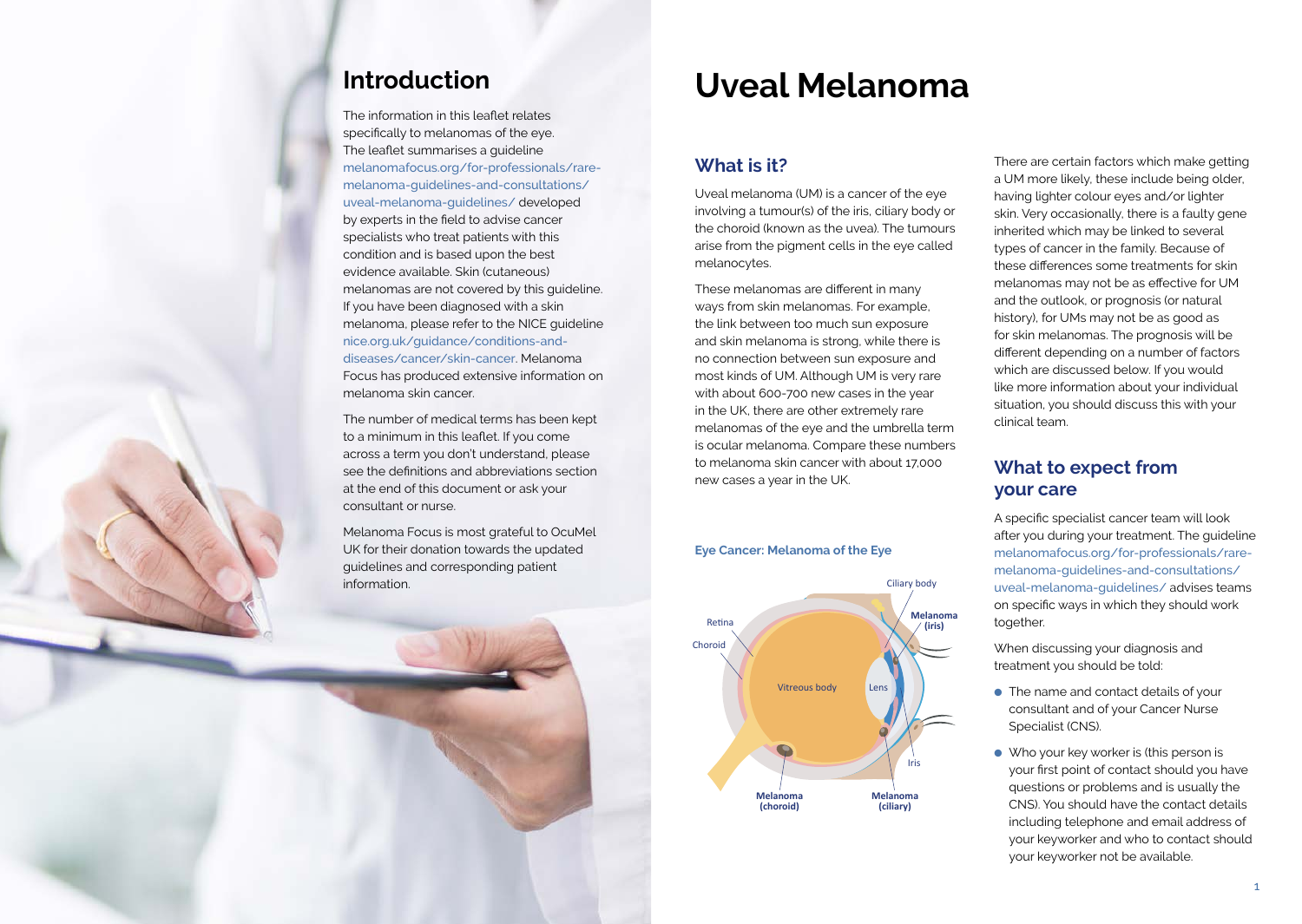- How to make an appointment with the consultant quickly should you run into problems.
- About referral to support services (for example, palliative care services) and to other resources such as, for example, Melanoma Focus, OcuMel UK, CRUK, MacMillan, Maggie's should you need them at any point in your treatment. For more information on these organisations see the list at the end of this leaflet.

# **What are the symptoms?**

Unlike skin melanomas, you generally won't see a UM unless it is in the iris and there won't be symptoms at first. It may be noticed by the optometrist during a routine eye test. However, many are not discovered until there is pain or discomfort which triggers a trip to the GP's or A&E.

# **What to expect next**

### Tests and examination

If a UM is suspected, you with be referred to an ophthalmologist with experience of the condition. As it is rare, you may need to travel to a specialist centre, rather than attend your local hospital. UM is treated in three specialised centres in England: Liverpool, London and Sheffield and in Scotland in Edinburgh. These are called "supra-regional" centres. UM that has spread (called metastatic UM) requires the input of many different highly-specialised healthcare professionals and may be outside of the supra-regional centres.

At the hospital, the consultant\* will examine your eye with instruments to see the whole of the eye. A sample of the fluid in your eye may be taken.

\* This may be the consultant or another senior doctor on the team.

### **Questions you may wish to ask about your visits**

How often will I have appointments at the cancer centre?

What sort of support will I need at these appointments?

How long will I be at the centre each time?

What further signs and symptoms should I look out for?

What symptoms should I report urgently?

How and whom should I contact if I need to do so urgently?

Is there psychological support available should I need it?



### Diagnosis, staging and prognosis

The cancer team will make a diagnosis based on the results of your tests and medical examination. If you are diagnosed with a tumour which is UM, the consultant will be able to make a prognosis (estimate of the outcome) from the following factors:

- Your age
- Your sex
- The location of the tumour
- The size of the tumour
- Whether the ciliary body has been involved
- Whether the tumour has started to grow outside of the eye

As part of this process, you may also be offered a prognostic biopsy, where a small bit of the tumour in your eye is removed for analysis. There are both pros and cons to this procedure and the consultant should discuss these with you before a decision is made. If there is a biopsy, or the tumour has been removed by surgery, additional information can be provided by looking at the tumour through a microscope including:

- The type of cell
- The number of cells dividing
- The patterns seen within the tissue

If possible, a tissue sample should be analysed for its genetic make-up as new targeted therapies for tumours involving particular genes are continually being developed. This genetic information will inform current and future treatments.

The information will be evaluated in a process known as *staging*. The stage indicates if the cancer has spread and, if so, where. For the staging, the American Joint Committee on Cancer TNM staging system is used [\(cancerresearchuk.org/about-cancer/eye](https://www.cancerresearchuk.org/about-cancer/eye-cancer/getting-diagnosed/tests-diagnose)[cancer/getting-diagnosed/tests-diagnose\)](https://www.cancerresearchuk.org/about-cancer/eye-cancer/getting-diagnosed/tests-diagnose).

**Questions you may wish to ask about your diagnosis and prognosis**

What are you looking for in the biopsies?

What are the risks of a prognostic biopsy?

What are the benefits of having a prognostic biopsy?

What stage is my cancer at and what is my prognosis?

Are any gene mutations involved in my cancer and if so, is there a targeted treatment?

What is the best treatment available to me?

What sort of health problems might I have? And what are the plans I need to put in place to be prepared?

What supportive services are available to me and may I have their contact details for future reference?

Can you recommend leaflets or websites with information on my condition?

Are there any clinical trials available that I might be suitable for?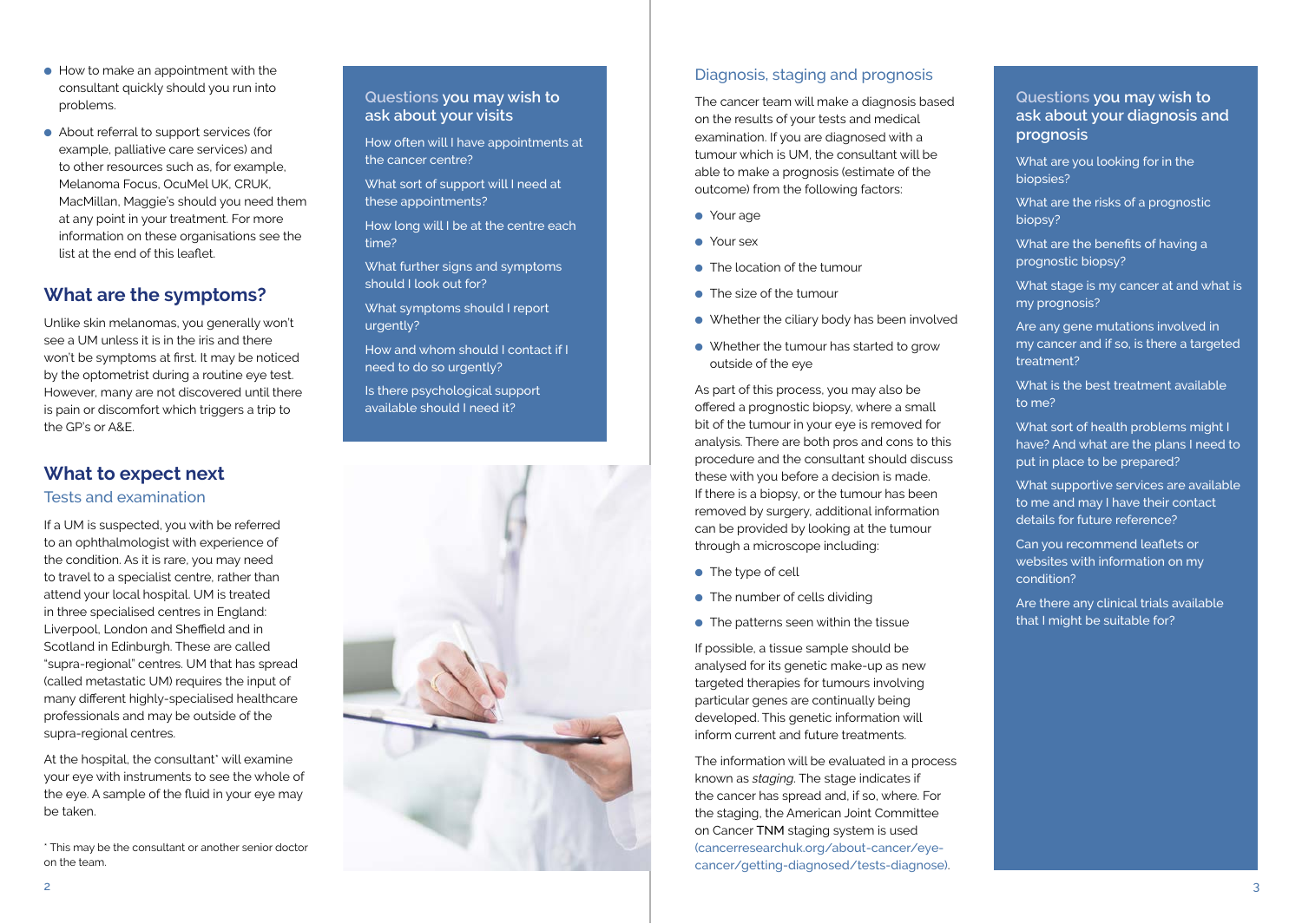The cancer team will then make a prediction of the outcome of the cancer – your prognosis – based on the results of your tests and examination and on what happened to others who have had similar cancers.

If you and/or a relative or carer want to have a full discussion about your prognosis, make this clear to someone from the medical team. It will mean that your appointments will be more informative and will enable you to be more involved in planning your treatment and other aspects of your life. On the other hand, you may wish to take it 'one step at a time'. Whatever your decision, you will be fully supported by the cancer team.

# **Treatment**

There are a number of different methods to treating the primary tumour in the eye. First-line treatments include:

### **Radiation therapy:**

Plaque brachytherapy Proton beam radiotherapy Stereotactic radiosurgery

#### **Phototherapy:**

Transpupillary thermotherapy Photodynamic therapy

#### **Surgery:**

Exoresection Endoresection Enucleation

These are defined in the Glossary at the end of this document.

Generally, no one first-line treatment has been shown to be better than another. On the one hand, you may also prefer surgery where treatment is over quickly. On the other, you may prefer something less intrusive. But, depending on where the tumour is located and its size, the consultant may recommend one treatment over another. The options should be discussed fully with you and why a particular treatment is being recommended.

If the UM hasn't spread, this may be the end of your treatment (see After Treatment). With many types of cancer adjuvant (extra) chemo or radiation therapy is offered following the primary treatment. However, there is, as yet, no proven benefit of adjuvant therapy for UM. Someone from the cancer team will discuss the options with you and may ask if you would like to enter a clinical trial to help doctors answer this question.

### **Some questions you may wish to ask about your treatment**

What size is my tumour?

- What are my treatment options?
- Are there alternative treatments offered at other centres?
- Which treatment do you think is best for me and why?
- How will my vision be affected?
- How often will I have treatment?

How should I expect to feel after my treatment?

What will the recovery time be?

Will I be able to carry on with life as normal?

What symptoms should I look out for. indicating whether the treatment has worked or not?

## **After treatment**

After your treatment, your consultant should have a discussion with you about the most appropriate follow-up schedule for you. The chances of your cancer spreading and the most likely places for it to appear in the body should be discussed with you.

Together you should decide what the goal of your future follow-ups will be and then develop an individual plan that takes into account the risks, benefits and consequences of your decision. If you are considered highrisk you should be offered a review every 6 months. As the UM spreads more frequently to the liver than other places, you should be offered scans of the liver at your follow-up visits. You should also have access to a nurse specialist for support.

You should be given information how to make an appointment quickly at any time after your treatment if you are concerned.

## **If the uveal melanoma recurs or spreads** (metastasis)

If there is a suspicion that your cancer has spread, you should be looked after by a team of specialists which may be located away from your eye centre. The team should consist of the appropriate specialists and may include a clinical or medical oncologist, an interventional radiologist, a histopathologist, a liver surgeon and a clinical nurse specialist. The team should be experienced in treating UM and have direct links to the three eye specialist centres. They should have access to all the treatments and trials available nationally. You can find the clinical trials which are currently running on the Melanoma Focus TrialFinder [melanomafocus.org/trialfinder/](https://melanomafocus.org/trialfinder/) The recommendation that metastatic uveal patients should be treated by a specialist team is because of the rarity of the cancer and the benefits to patients of being seen by

those with experience. However, you are also able to choose to be treated nearer home if you prefer.

The specialist team should give you a variety of scans. Your chest, pelvis and abdomen should be scanned with contrast-enhanced CT or PET CT. Your liver should be scanned with contrast-enhanced MRI with diffusion weighting. In addition, if you have a pain in your bones, you should have a bone scan. You will not have a brain scan unless you have symptoms.

If the cancer has spread outside of the liver, you may be offered anticancer drugs. You should be told of any relevant clinical trials and these explained to you. If there are no clinical trials available or you do not wish to participate, you may be offered a systemic immune checkpoint inhibitor (ICI) if the tumour would respond to this. The risks and potential benefits of ICIs should be explained to you. A new drug called tebentafusp is showing promising results for people with UM tumours with a particular gene (HLA-A\*02:01).

If the cancer is only in the liver, surgery (resection) is the best treatment if you are a

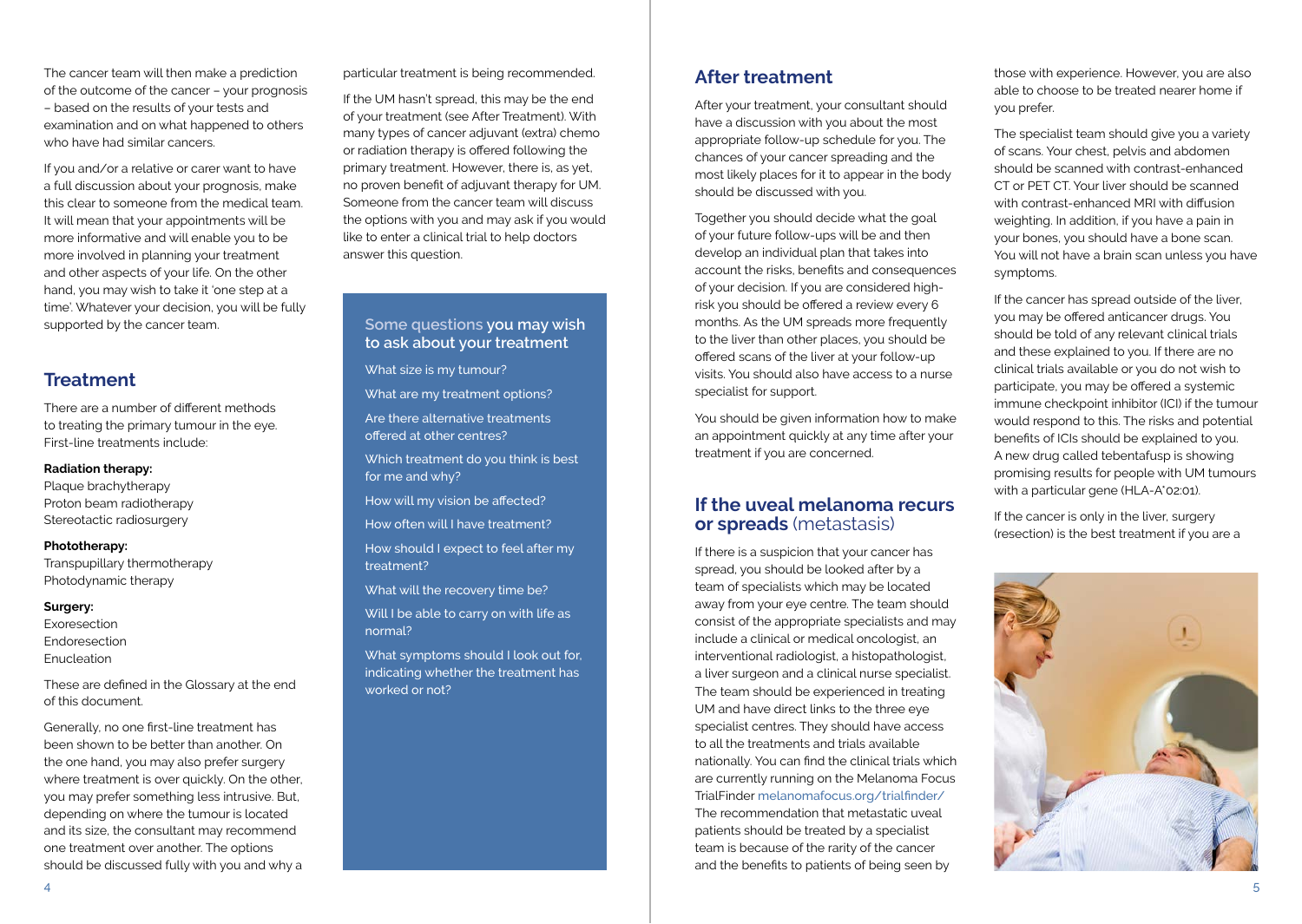suitable candidate. Before your operation you should be given a laparoscopy to check that surgery is possible. If you are not able to have a surgery, your specialists should consider other treatments directly to the liver.

If the disease progresses, there are other options to make you more comfortable, which are used for skin melanomas. General guidance is available in this NICE guidance CSG4: [nice.org.uk/guidance/csg4](https://www.nice.org.uk/guidance/csg4).

**Questions you may wish to ask about your treatment and prognosis**

What clinical trials are available?

What is the aim of the clinical trial in question?

What othertreatments are available to me?

Is tebentafusp right for me and is it now available on the NHS or privately?

If so, what is the likelihood that it will reduce my symptoms and/or extend my life?

What are the side-effects with this treatment?

What support will I need while on this treatment?

How will I be able to tell whether it's working or not?

If it is not working, how soon can I move on to something else?

Will this treatment prolong my life?

Will I have a reasonable quality of life while on this treatment?

## **Sources of information and support**

#### **Melanoma Focus** [\(melanomafocus.o](https://melanomafocus.org)rg)

is a charity that provides support and information for patients, carers and healthcare professionals while commissioning and funding melanoma research. It funded this leaflet and the associated guideline for healthcare professionals with a muchappreciated donation from OcuMel UK.

**OcuMel UK** ([ocumeluk.org\)](https://www.ocumeluk.org/) is a registered charity representing those affected by ocular melanoma. You can contact their Helpline at helpline@omuk.info.

**Macmillan** [\(macmillan.org.uk](https://www.macmillan.org.uk/)) provides support for people who have cancer.

Although not specific to UM, **Cancer Research UK** has a great deal of information about eye cancer, including treatments and living with cancer, which is relevant to UM: [cancerresearchuk.org/about-cancer/eye](https://www.cancerresearchuk.org/about-cancer/eye-cancer )[cancer](https://www.cancerresearchuk.org/about-cancer/eye-cancer ).

**Maggies** ([maggies.org](https://www.maggies.org/our-centres/) ) offers support free to anyone with cancer and their families. They have centres alongside NHS hospitals as well as online support.

**NHS Choices** ([nhs.uk](https://www.nhs.uk/pages/home.aspx) ) has information on eye cancer treatments and other aspects of care: [nhs.uk/conditions/eye-cancer](https://www.nhs.uk/conditions/eye-cancer/) .

The **American Joint Committee on Cancer** (AJCC), which publishes the staging manual used by doctors, has a patient leaflet explaining staging here: [facs.org/quality](https://facs.org/quality-programs/cancer-programs/american-joint-committee-on-cancer/cancer-staging-systems/)[programs/cancer-programs/american](https://facs.org/quality-programs/cancer-programs/american-joint-committee-on-cancer/cancer-staging-systems/)[joint-committee-on-cancer/cancer-staging](https://facs.org/quality-programs/cancer-programs/american-joint-committee-on-cancer/cancer-staging-systems/)[systems/](https://facs.org/quality-programs/cancer-programs/american-joint-committee-on-cancer/cancer-staging-systems/)[.](https://www.facs.org/quality-programs/cancer-programs/american-joint-committee-on-cancer/cancer-staging-systems/)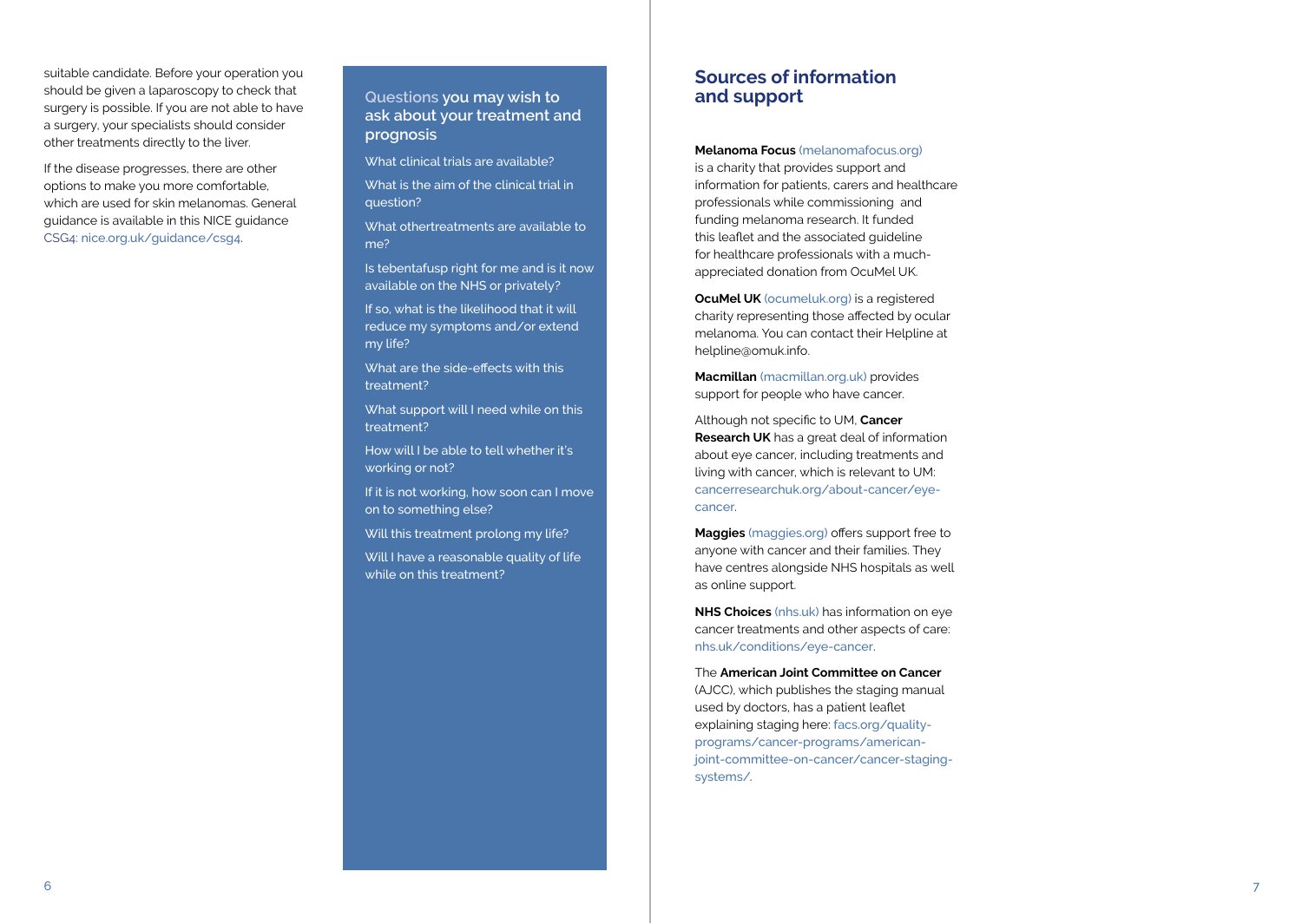### Definitions and abbreviations

#### **Adjuvant therapy**

Adjuvant therapy is treatment in addition to that used to treat the initial cancer. It is used to boost the benefit of first-line treatment by attacking any possible remaining cancer cells circulating in the bloodstream or lymphatic system. The aim is to reduce the possibility that the cancer will come back after it has been removed entirely by surgery or travel to another part of the body.

#### **Biopsy techniques**

A biopsy is when some of the abnormal tissue is removed so the cells can be examined under a microscope to determine whether it is cancer and if so what type.

There are more details of biopsy on NHS Choices: [nhs.uk/conditions/biopsy/](https://www.nhs.uk/conditions/biopsy/) and Cancer Research UK (CRUK): [cancerresearchuk.org/about-cancer/eye-cancer/](https://www.cancerresearchuk.org/about-cancer/eye-cancer/getting-diagnosed/tests-diagnose/biopsy) [getting-diagnosed/tests-diagnose/biops](https://www.cancerresearchuk.org/about-cancer/eye-cancer/getting-diagnosed/tests-diagnose/biopsy).

#### **Healthcare professionals you may encounter**

#### **Clinical nurse specialist**

A nurse who has extra training in a particular speciality.

#### **Clinical oncologist**

A doctor with advanced training in cancer who is able to give radiation therapy.

#### **Histopathologist**

A pathologist who specialises in identifying tumours and their characteristics by looking at the cells under a microscope.

#### **Interventional radiologist**

A doctor who uses techniques which rely on the use of radiology to guide them, such as ultrasoundguided biopsy.

#### **Medical oncologist**

A doctor who gives chemotherapy but not radiation.

#### **Ophthalmologist**

A doctor specialising in diseases and injuries of the eye and performs surgery on the eye. The Ophthalmologist is likely to be the first consultant you see.

#### **Pathologist**

A doctor who uses laboratory tests to provide understanding about why a patient has fallen ill, what treatment could be useful and the success of treatment.

#### **Immunotherapy**

Also called biologic therapy or bio-chemotherapy, stimulates the patient's own immune system to fight cancer.

#### **Immune checkpoint inhibitors**

Checkpoint inhibitors block the proteins in the tumour cells that stop the immune system from attacking the cancer cells. For more information and a video explaining immunotherapies see the Melanoma Focus website: [melanomafocus.org/](https://melanomafocus.org/patient-guide/melanoma-treatment/treatment-for-advanced-melanoma/immunotherapy-treatment/) [patient-guide/melanoma-treatment/treatment](https://melanomafocus.org/patient-guide/melanoma-treatment/treatment-for-advanced-melanoma/immunotherapy-treatment/)[for-advanced-melanoma/immunotherapy](https://melanomafocus.org/patient-guide/melanoma-treatment/treatment-for-advanced-melanoma/immunotherapy-treatment/)[treatment/](https://melanomafocus.org/patient-guide/melanoma-treatment/treatment-for-advanced-melanoma/immunotherapy-treatment/)[.](https://about-cancer.cancerresearchuk.org/about-cancer/cancer-in-general/treatment/immunotherapy/types/checkpoint-inhibitors)

#### **Lesion**

An area of tissue that isn't normal. This term can be used when it is uncertain whether the area is cancer (malignant) or not (benign).

#### **Lymph Nodes**

Fuller explanation of lymph nodes and cancer is here: [cancer.org/cancer/cancer-basics/lymph](https://www.cancer.org/cancer/cancer-basics/lymph-nodes-and-cancer.html)[nodes-and-cancer.](https://www.cancer.org/cancer/cancer-basics/lymph-nodes-and-cancer.html)

#### **Melanomas of the Eye**

For a diagram of the eye see: [nci-media.cancer.gov/](https://nci-media.cancer.gov/pdq/media/images/543553.jpg) [pdq/media/images/543553.jpg](https://nci-media.cancer.gov/pdq/media/images/543553.jpg).

#### **Choroidal melanoma**

Uveal melanoma involving the back part of the eye (choroid). This is the most common type of uveal melanoma being about 90% of the total.

#### **Ciliary body melanoma**

UM involving the ciliary body which includes the ring of muscle on the inner surface of the front wall of the eye is responsible for providing the fluid that nourishes the lens and cornea of the eye.

#### **Conjunctival melanoma**

Melanoma that starts in the outer layer (conjunctiva) of the eye. It has more in common with skin melanoma and is not an uveal melanoma and not covered by this guideline.

#### **Iris melanoma**

Uveal melanoma involving the front, coloured part of the eye.

#### **Metastasis/Metastatic Cancer**

Metastasis is when cancer cells break away from the original (primary) site, travel through the blood or lymph system, and form a new tumour in other organs or tissues of the body. The new, metastatic tumour is the same type of cancer as the primary tumour. For example, if uveal melanoma spreads

to the liver, the cancer cells in the liver are uveal melanoma cancer cells, not liver cancer cells.

#### **Palliative care support services**

More information on what forms of home care are available can be found at: [nhs.uk/conditions/social-care-and-support/home](https://www.nhs.uk/conditions/social-care-and-support/home-care/?tabname=whats-your-situation#types-)[care](https://www.nhs.uk/conditions/social-care-and-support/home-care/?tabname=whats-your-situation#types-)

and [cancerresearchuk.org/about-cancer/](http://www.cancerresearchuk.org/about-cancer/melanoma/advanced-melanoma/support-home-for-you-your-family ) [melanoma/advanced-melanoma/support-home](http://www.cancerresearchuk.org/about-cancer/melanoma/advanced-melanoma/support-home-for-you-your-family )[for-you-your-family](http://www.cancerresearchuk.org/about-cancer/melanoma/advanced-melanoma/support-home-for-you-your-family ).

#### **Scans**

For more information on the tests mentioned in this leaflet see the Cancer Research UK website link: [www.cancerresearchuk.org/about-cancer/cancer](https://www.cancerresearchuk.org/about-cancer/cancer-in-general/tests)[in-general/tests](https://www.cancerresearchuk.org/about-cancer/cancer-in-general/tests).

#### **CT Scan**

Computerised Tomography (CT) takes x-rays from different angles and the computer then puts them together as a three-dimensional picture. See the Cancer Research UK website link above and [nhs.uk/](https://www.nhs.uk/conditions/CT-scan/) [conditions/CT-scan/](https://www.nhs.uk/conditions/CT-scan/) for more information.

#### **MRI/MR**

Magnetic Resonance Imaging (MRI or MR) takes pictures of the body using magnets and radio waves. These show up soft tissues such as the bowel, liver, lungs etc. better than CT scans. The scan can take up to 1 ½ hours. See the Cancer Research UK website link above and [nhs.uk/conditions/mri](https://www.nhs.uk/conditions/mri-scan/)[scan/](https://www.nhs.uk/conditions/mri-scan/) for more information.

#### **PET-CT**

This combines a CT Scan (see above) with a Positron Emission Tomography (PET) scan. A mildly radioactive substance is injected, which shows up parts of the body where cells are more active. That is, where a cancer might be growing. See the Cancer Research UK website link above and https://www. nhs.uk/conditions/pet-scan/ for more information.

#### **Staging**

Staging is an estimate of how much cancer there is and where is located. Staging is used to plan treatment and future options. Further explanation can be found here: [melanomafocus.org/](https://melanomafocus.org/about-melanoma/types-of-melanoma/uveal-melanoma/) [about-melanoma/types-of-melanoma/uveal](https://melanomafocus.org/about-melanoma/types-of-melanoma/uveal-melanoma/)[melanoma/](https://melanomafocus.org/about-melanoma/types-of-melanoma/uveal-melanoma/)[.](https://www.facs.org/quality-programs/cancer/ajcc/cancer-staging )

#### **Treatments for primary cancer**

#### **RADIATION THERAPY**

#### **Plaque brachytherapy**

Treatment using a radioactive plaque placed on the wall of the eye directly over the tumour in order.

#### **Proton beam radiotherapy**

Treatment using pinpoint radiation through the front of the eye targeted at the tumour.

#### **Stereotactic radiosurgery**

Treatment using radiation from several directions outside of the eye.

Phototherapy

#### **Transpupillary thermotherapy**

Laser treatment involving heating the tumour using an infrared laser beam.

#### **Photodynamic therapy**

A treatment using a dye injected into the arm. Infrared laser is then directed at the tumour in the eye, which activates the dye and kills the tumour.

#### **Surgery**

#### **Endoresection**

A method used to remove the eye tumour through a hole in the retina.

### **Enucleation**

Removal of the entire eye.

#### **Exoresection**

A method used to remove the eye tumour through a trapdoor in the wall of the eye.

#### **ABBREVIATIONS**

- **CNS** Cancer Nurse Specialist sometimes called a Clinical Nurse Specialist
- **CT** Computed tomography
- **MRI** Magnetic resonance imaging
- **mUM** Metastatic uveal melanoma
- **ICI** Immune checkpoint inhibitors
- **PET** Positron emission tomography
- **SNB** Sentinel node biopsy
- **UM** Uveal melanoma